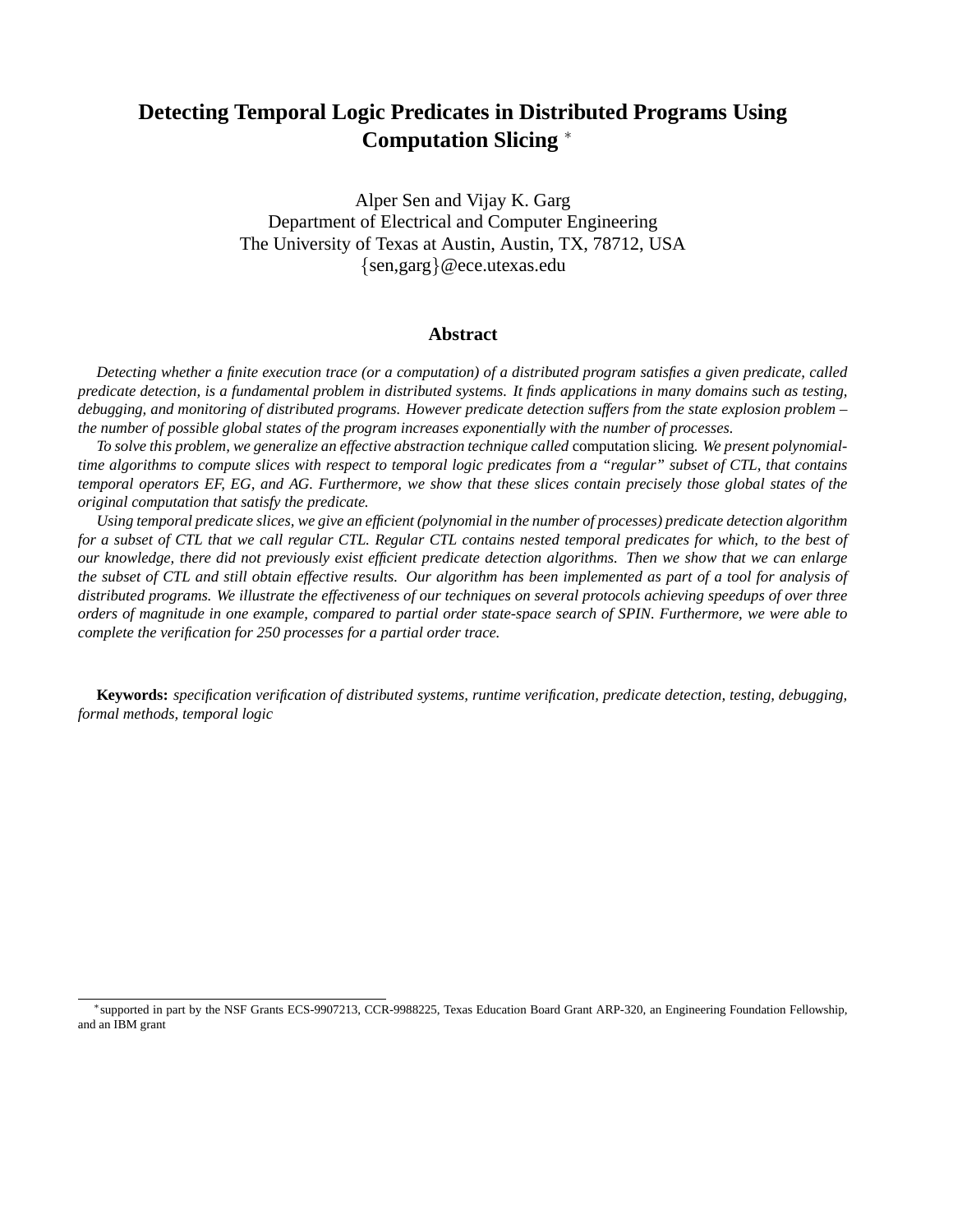# **1. Introduction**

A fundamental problem in distributed systems is that of *predicate detection* – detecting whether a finite execution trace of a distributed program satisfies a given predicate. There are applications of predicate detection in many domains such as testing, debugging, and monitoring of distributed programs. For example, when debugging a distributed mutual exclusion algorithm, it is useful to monitor the system to detect concurrent accesses to the shared resources.

We can model a finite trace in two ways. The first model imposes a partial order between events, for example Lamport's *happened-before* relation [19]. The second model imposes a total order (interleaving) of events. We use the former approach in this paper, which is a more faithful representation of concurrency [19].

Consider an execution of a distributed program. The partial order model of the resulting execution trace is shown in Figure 1(a). In the trace, there are two processes  $P_1$  and  $P_2$  with integer variables x and y, respectively. The events are represented by solid circles. Process  $P_2$  sends a message to process  $P_1$  by executing event  $f_1$  and process  $P_1$ receives that message by executing event  $e_1$ . Each event is labeled with the value of the respective variable immediately after the event is executed. For example, the value of x immediately after executing  $e_1$  is 2. The first event on each process initializes the state of the process. Figure 1(b) contains the set of all reachable global states of the computation reachable from the initial state  $\{e_0, f_0\}$ . In the figure, we represent a global state as a tuple where each element is the last event that occurred on a process. Observe that  ${e_1, f_0}$  is not a reachable global state because it depicts a situation where a message has been received from  $P_2$  by  $P_1$ , that is  $e_1$ , but  $P_2$  has not yet sent the message. By using a partial order representation, we are able to capture all possible interleavings of events, namely ten in total, rather than a single interleaving. One such interleaving sequence is  $\{e_0, f_0\}$ ,  $\{e_0, f_1\}$ ,  $\{e_1, f_1\}$ ,  $\{e_2, f_1\}$ ,  $\{e_3, f_1\}$ ,  $\{e_3, f_2\}$ ,  ${e_3, f_3}$  as shown in Figure 1(b) with thick lines. Therefore we can obtain better coverage in terms of testing and debugging by capturing all interleavings. This coverage may translate into finding bugs that are not found using a single interleaving.

The main problem in predicate detection in the partial order model is the *state explosion problem*—the set of possible global states of a distributed program with  $n$  individual processes can be of size exponential in  $n$ . A variety of strategies for ameliorating the state explosion problem, including symbolic representation of states and partial order reduction have been explored [21, 11, 33, 24, 5, 31, 32].

In this paper, we present a provably efficient predicate detection algorithm using a technique called computation

slicing. *Computation slicing* was introduced in [9, 22] as an abstraction technique for analyzing *distributed computations* (finite execution traces). A *computation slice*, defined with respect to a global predicate, is the computation with the least number of global states that contains all global states of the original computation for which the predicate evaluates to true. This is in contrast to traditional slicing techniques which either work at the program level or do slicing with respect to variables. Computation slicing can be used to throw away the *extraneous* global states of the original computation in an efficient manner, and focus on only those that are currently *relevant* for our purpose.

With the results of this paper, we can efficiently use computation slicing for predicate detection in the subset of CTL [2] with the following three properties. First, temporal operators are EF, EG, and AG. Second, atomic propositions are regular predicates, which we will define later. Third, negation operator has been pushed onto atomic propositions. We call this logic *Regular* CTL plus (RCTL+), where plus denotes that the disjunction and negation operators are included in the logic. We also consider a disjunction and negation free subset of RCTL+ and denote this by *Regular* CTL (RCTL). In  $\text{RCTL}_+$ , we use the class of predicates, called *regular predicates*, that was introduced in [9]. The slice with respect to a regular predicate contains *precisely* those global states for which the predicate evaluates to true. Regular predicates widely occur in practice during verification. Some examples of regular predicates are conjunction of local predicates [8, 16] such as "all processes are in *red* state", certain channel predicates [8] such as "at most k messages are in transit from process  $P_i$  to  $P_j$ ", and some relational predicates [8]. We show that temporal predicates  $\mathbf{E} \mathbf{F}(p)$ ,  $\mathbf{E} \mathbf{G}(p)$ , and  $\mathbf{A} \mathbf{G}(p)$  are regular when p is regular and present polynomial-time algorithms to compute slices with respect to these temporal predicates.

We show that the complexity of predicate detection for a predicate p in RCTL is  $O(|p| \cdot n^2|E|)$ , where  $|p|$  is the number of boolean and temporal operators in  $p$ . To the best of our knowledge, there did not previously exist efficient algorithms (polynomial in the number of processes) to detect predicates that contain nested temporal logic predicates. An example of a nested predicate is  $AG(EF(reset))$ , which states that reset is possible from every state. Furthermore, we validate with experiments that even for RCTL+ predicates our computation slicing based technique is very effective.

We also implemented our predicate detection algorithms for RCTL and RCTL+, which use computation slicing, in a prototype tool called Partial Order Trace Analyzer (POTA) [29]. We performed experiments using POTA on several protocols such as the Asynchronous Transfer Mode Ring (ATMR) [17]. ATMR protocol is an ISO standard based on a high-speed shared medium connecting a number of ac-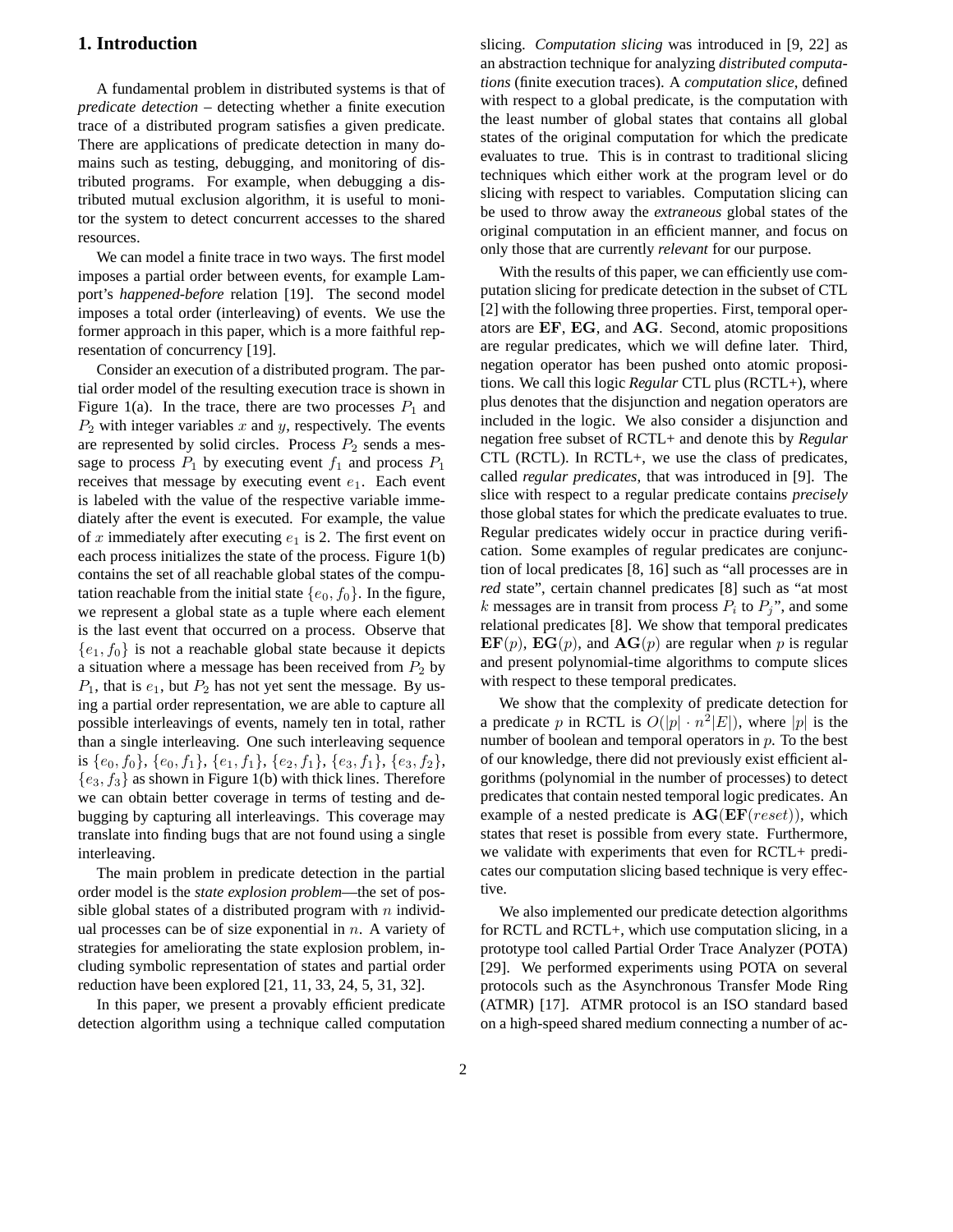

**Figure 1.** (a) A computation (b) its set of all reachable global states (c) its slice with respect to  $(2 \lt x \lt 4) \wedge (y \ne 2)$  (d) its slice with respect to  $\mathbf{EF}((2 \le x \le 4) \wedge (y \ne 2))$ 

cess nodes by channels in a ring topology. Peng et al. [25] performed experiments with this scalable protocol for different number of nodes in the ring. However, they could not complete full state space verification even for a configuration of ATMR with 3 nodes using SPIN [15] model checking tool. Instead, they used bit-state hashing approximation technique for verification upto 6 nodes. In our experiments, we could complete full state space verification of execution traces for a configuration with 250 nodes. We used the translator module in POTA that translates traces into Promela (SPIN input language) to enable comparison with SPIN on execution traces. Although, SPIN is designed for checking correctness of programs and not traces, to the best of our knowledge it is the best distributed program verification tool with effective reduction techniques that we can use for our models. Even with an execution trace input, SPIN failed to complete verification for configurations with more than 3 nodes in the case of ATMR. In all cases, our technique completes fast and uses state space efficiently.

In summary, this paper makes the following contributions:

• We advocate the use of computation slicing approach for temporal logic predicate detection. To this end, we extend computation slicing to include algorithms for such predicates. This approach allows us to detect nested temporal logic predicates efficiently.

- We identify a regular subset of temporal logic CTL that contains predicates for which the slices contain precisely those global states that satisfy the predicate. In particular, we prove that temporal predicates  $\mathbf{EF}(p)$ ,  $\mathbf{EG}(p)$ , and  $\mathbf{AG}(p)$  are regular, whereas  $AF(p), EX(p), AX(p), EU(p, q), and AU(p, q),$  in general, are not regular when  $p$  and  $q$  are regular.
- We present polynomial-time algorithms to compute slices for  $\mathbf{EF}(p)$ ,  $\mathbf{EG}(p)$ , and  $\mathbf{AG}(p)$ , when p is regular.
- As an application, we show how to use computation slicing in predicate detection for the regular subset of temporal logic CTL, which includes nested temporal logic predicates, and present polynomial-time algorithms to accomplish this.

#### **2. Example**

To illustrate predicate detection using computation slicing, consider the computation in Figure 1(a). Let  $p = (2 \le$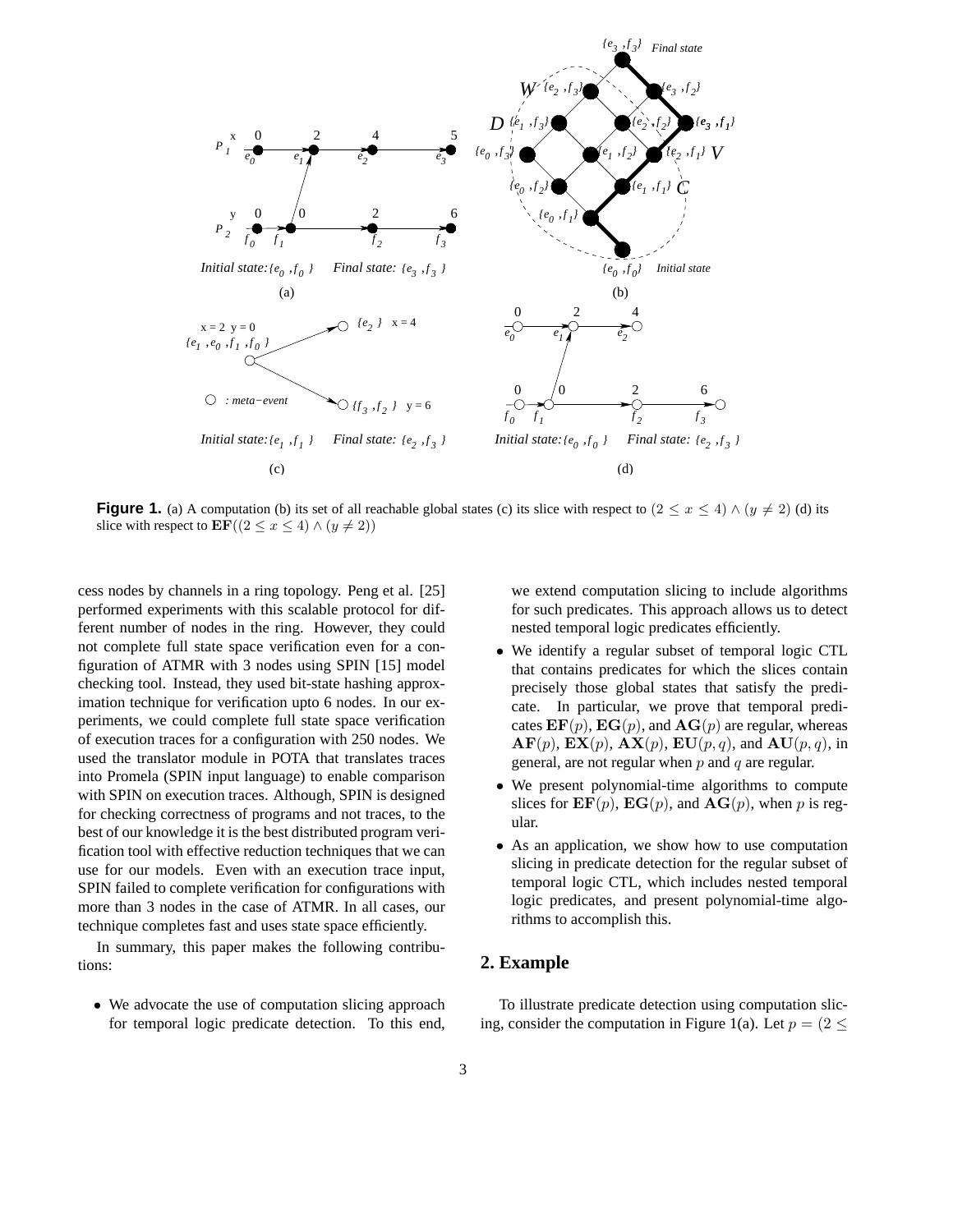$x \leq 4$ )  $\wedge$   $(y \neq 2)$ , and suppose we want to detect  $\mathbf{EF}(p)$ , that is, whether there exists a global state that satisfies  $p$ . Without computation slicing, we are forced to examine all global states of the computation, thirteen in total, to decide whether the computation satisfies the predicate. Alternatively, we can compute the slice of the computation with respect to the regular predicate  $\mathbf{EF}(p)$  and use this slice for predicate detection. For this purpose, first we compute the slice with respect to the atomic proposition  $p$  as follows. Immediately after executing  $f_2$ , the value of y becomes 2 which does not satisfy  $y \neq 2$ . To reach a global state satisfying  $y \neq 2$ ,  $f_3$  has to be executed. In other words, any global state in which only  $f_2$  has been executed but not  $f_3$  is of no interest to us and can be ignored. The slice is shown in Figure 1(c). It is modeled by a partial order on a set of metaevents; each *meta-event* consists of one or more "primitive" events. A global state of the slice either contains all the events in a meta-event or none of them. Moreover, a metaevent "belongs" to a global state only if all its incoming neighbours are also contained in the state. The slice contains only four states  $C, D, V$  and W and has much fewer states than the computation itself – exponentially smaller in many cases – resulting in substantial savings. Using the slice in Figure 1(c), we can obtain *the* last state that satisfies  $p$  in the computation, which is denoted by  $W$ . We also know from the definition of  $\mathbf{EF}(p)$  that every global state of the computation that occurs before W satisfies  $\mathbf{EF}(p)$ , e.g. states enclosed in the dashed ellipse in Figure 1(b). Therefore, applying this observation we can compute the slice with respect to  $\mathbf{EF}(p)$  as shown in Figure 1(d), where the slice and the computation have the same consistent cuts upto  $W$ . Finally, we check whether the initial state of the computation is the same as the initial state of the slice. If the answer is yes then the predicate is satisfied, otherwise not.

Computation slicing can indeed be used to facilitate predicate detection even for a larger class of predicates than RCTL+ as illustrated by the following example. Consider a predicate p that is a conjunction of two clauses  $p_1$  and  $p_2$ . Now, assume that  $p_1$  is such that it belongs to RCTL+ but  $p_2$  has no structural property that can be exploited for efficient detection, such as,  $(x_1 * x_2 + x_3 > x_4)$ , where  $x_i$  is an integer variable on process i. To detect p, without computation slicing, we are forced to use global-statespace-construction-based approaches, which do not take advantage of the fact that  $p_1$  can be detected efficiently. With computation slicing, however, we can first compute the slice for  $p_1$ . If only a small fraction of global states satisfy  $p_1$ , then instead of detecting  $p$  in the computation, it is much more efficient to detect  $p$  in the slice. Therefore by spending only polynomial amount of time in computing the slice we can throw away exponential number of global states, thereby obtaining an exponential speedup overall. This also

shows that our approach is orthogonal to previous reduction techniques.

# **3. Related Work**

Predicate detection is a hard problem. Detecting even a 2-CNF predicate under EF modality has been shown to be NP-complete, in general [23]. Some examples of the predicates for which the predicate detection can be solved efficiently are: *conjunctive* [8, 16], *disjunctive* [8], *observerindependent* [1, 8], *linear* [8, 26], and *non-temporal regular* [9, 22] predicates. These predicate classes have been so far detected under some or all of the temporal operators EF, EG, AG, AF and under the *until* operator of CTL [26], but not under any nesting of these operators. For example, a predicate  $\mathbf{EF}(p \wedge \mathbf{EG}(q))$ , where p and q are conjunctive predicates, cannot be efficiently detected using only the efficient algorithms for conjunctive predicates. With the results of this paper, we can detect such nested temporal logic predicates efficiently.

The idea of using temporal logic for analyzing execution traces (also referred to as runtime verification) has recently been attracting a lot of attention. We first presented a temporal logic framework for partially ordered execution traces in [26] and gave efficient algorithms for predicates of the form  $\mathbf{EG}(p)$  and  $\mathbf{AG}(p)$  when p is a linear predicate. The efficiency of those algorithms depended on the fact that  $p$  was a state predicate and therefore we could efficiently evaluate the satisfiability of  $p$  at a global state. However, in this paper we present implementation of efficient algorithms even when  $p$  is a temporal predicate.

Some other examples of using temporal logic for checking execution traces are the commercial Temporal Rover tool (TR) [4], the MaC tool [18], the JPaX tool [13], and the JMPaX tool [30]. TR allows the user to specify the temporal formula in programs. These temporal formula are translated into Java code before compilation. The MaC and JPaX tools consider a totally ordered view of an execution trace and therefore can potentially miss bugs that can be deduced from the trace. LTL based verification of execution traces use automata generation [10, 7] or rewriting [14], where the verification complexity is polynomial time yet the representation model is a total order. JMPaX tool is closer to our tool POTA [29] because of the partial order trace model. We work with message passing distributed programs, whereas JMPaX considers multithreaded shared memory Java programs. However, the input to our techniques is a partial order therefore we can easily use the partial order traces generated by JMPaX and consequently extend the applicability of our technique to multithreaded Java programs. JMPaX uses a subset of temporal logic with safety where atomic propositions can be arbitrary. Whereas we use a subset of temporal logic with both safety and liveness where atomic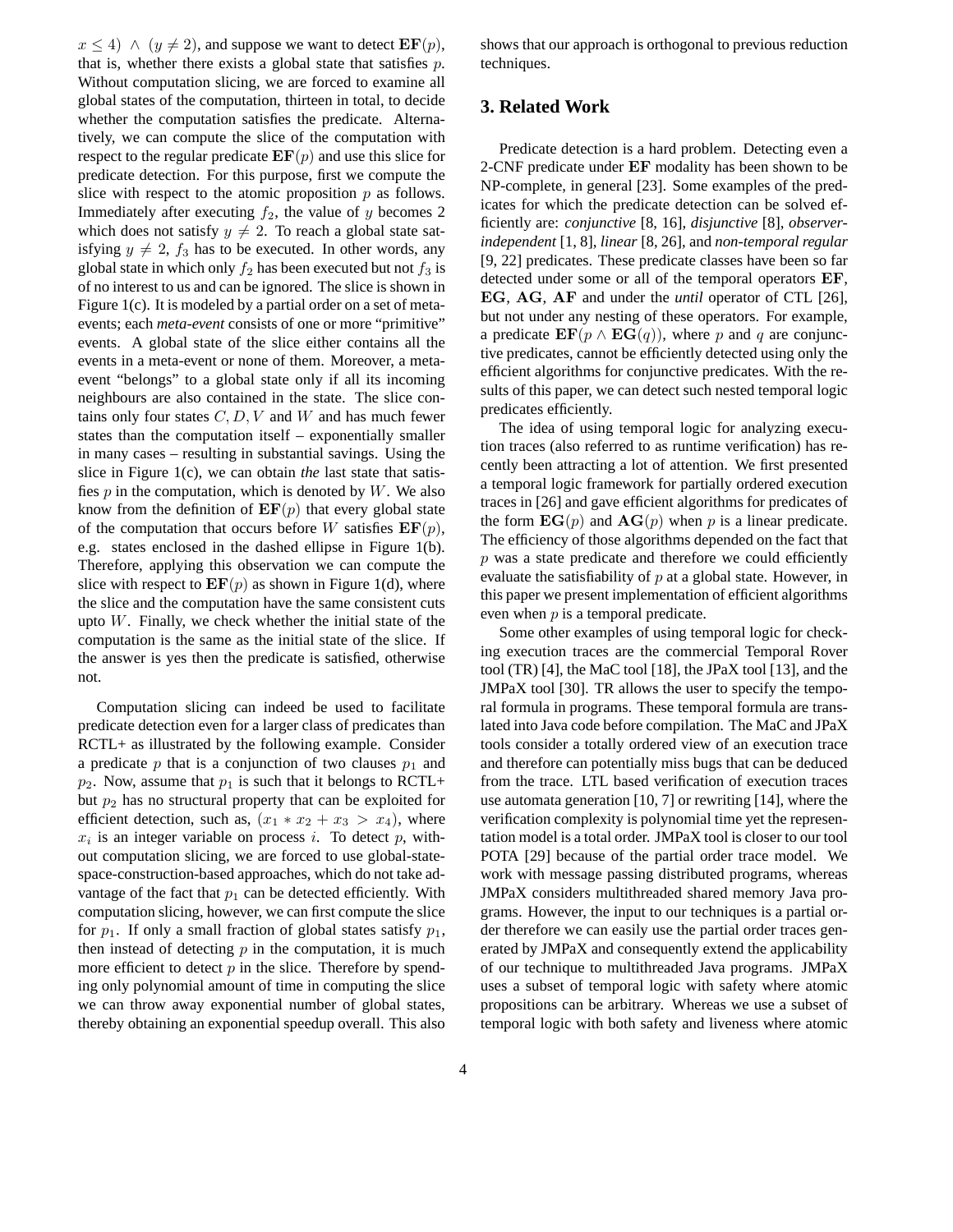propositions are restricted. The complexity of the predicate detection algorithm in our approach is polynomial-time whereas the complexity is exponential-time in JMPaX.

## **4. Model**

We assume a loosely-coupled message-passing asynchronous system without any shared memory or a global clock. A *distributed program* consists of n sequential processes denoted by  $P_1, P_2, \ldots, P_n$  communicating via asynchronous messages. In this paper, we are concerned with a single *computation* (*execution*) of a distributed program. We assume that no messages are altered or spuriously introduced. We do not make any assumptions about FIFO nature of channels.

Traditionally, a distributed computation is modeled as a partial order on a set of events, called happened-before relation [19]. The *happened-before* relation between any two "primitive" events  $e$  and  $f$  can be formally stated as the smallest relation such that  $e$  happened-before  $f$  if and only if  $e$  occurs before  $f$  in the same process, or  $e$  is a send of a message and f is a receive of that message, or there exists an event g such that e happened-before g and g happened- $\perp$ before  $f$ . In this paper we relax the restriction that the order on events must be a partial order. More precisely, we use directed graphs to model distributed computations as well as slices. Directed graphs allow us to handle both of them in a uniform and convenient manner.

Given a directed graph G, let  $V(G)$  and  $E(G)$  denote the set of vertices and edges, respectively. We define a *consistent cut* (global state) on directed graphs as a subset of vertices such that if the subset contains a vertex then it contains all its incoming neighbours. Formally, C is a consistent cut of G, if  $\forall e, f \in V(G) : (e, f) \in$  $E(G) \wedge (f \in C) \Rightarrow (e \in C)$ . We say that a strongly connected component is *non-trivial* if it has more than one vertex. We denote the set of consistent cuts of a directed graph G by  $\mathcal{C}(G)$ . Observe that the empty set  $\emptyset$  and the set of vertices  $V(G)$  trivially belong to  $C(G)$ . We call them *trivial* consistent cuts.

We model a *distributed computation* (or simply a *computation*), denoted by  $\langle E, \rightarrow \rangle$ , as a directed graph with vertices as the set of events E and edges as  $\rightarrow$ . We use event and vertex interchangeably. A distributed computation in our model can contain cycles. This is because whereas a computation in the happened-before model captures the *observable* order of execution of events, a computation in our model captures the set of possible consistent cuts. Intuitively, each strongly connected component of a computation can be viewed as a *meta-event*; a meta-event consists of one or more primitive events.

We assume the presence of a fictitious *global initial* and a *global* final *event*, denoted by  $\perp$  and  $\top$ , respectively. The

global initial event occurs before any other event on the processes and initializes the state of the processes. The global final event occurs after all other events on the processes. Any non-trivial consistent cut will contain the global initial event and not the global final event. Therefore, every consistent cut of a computation in traditional model (happenedbefore model) is a non-trivial consistent cut of the computation in our model and vice versa. Note that the empty consistent cut,  $\emptyset$ , in the traditional model corresponds to  $\{\perp\}$  in our model and the final consistent cut,  $E$ , in the traditional model corresponds to  $E - \{\top\}$  in our model and we denote this by  $\mathcal E$ . We use uppercase letters  $C, D, H, V$ , and  $W$  to represent consistent cuts.

Figure 2 shows a computation and its lattice of (nontrivial) consistent cuts.



**Figure 2.** (a) A computation  $\langle E, \rightarrow \rangle$  (b) and its lattice corresponding to  $\mathcal{C}(G)$ 

Given a consistent cut, a predicate is evaluated with respect to the values of variables resulting after executing all events in the cut. If a predicate  $p$  evaluates to true for a consistent cut  $C$ , we say that  $C$  satisfies  $p$ . We leave the predicate undefined for the trivial consistent cuts. A global predicate is local if it depends on variables of a single process. We will define temporal logic predicates in Section 6.

# **5. Background on Slicing and Regular Predicates**

The notion of computation slice is based on the Birkhoff's Representation Theorem for Finite Distributive Lattices [3]. The readers who are not familiar with earlier papers on slicing in [9, 22] are urged to read Appendix 10.2. Roughly speaking, a computation slice (or simply a slice) is a concise representation of all those consistent cuts of the computation that satisfy the predicate. More precisely,

**Definition 1 (slice [22])** *A* slice *of a computation with respect to a predicate is a directed graph with the least num-*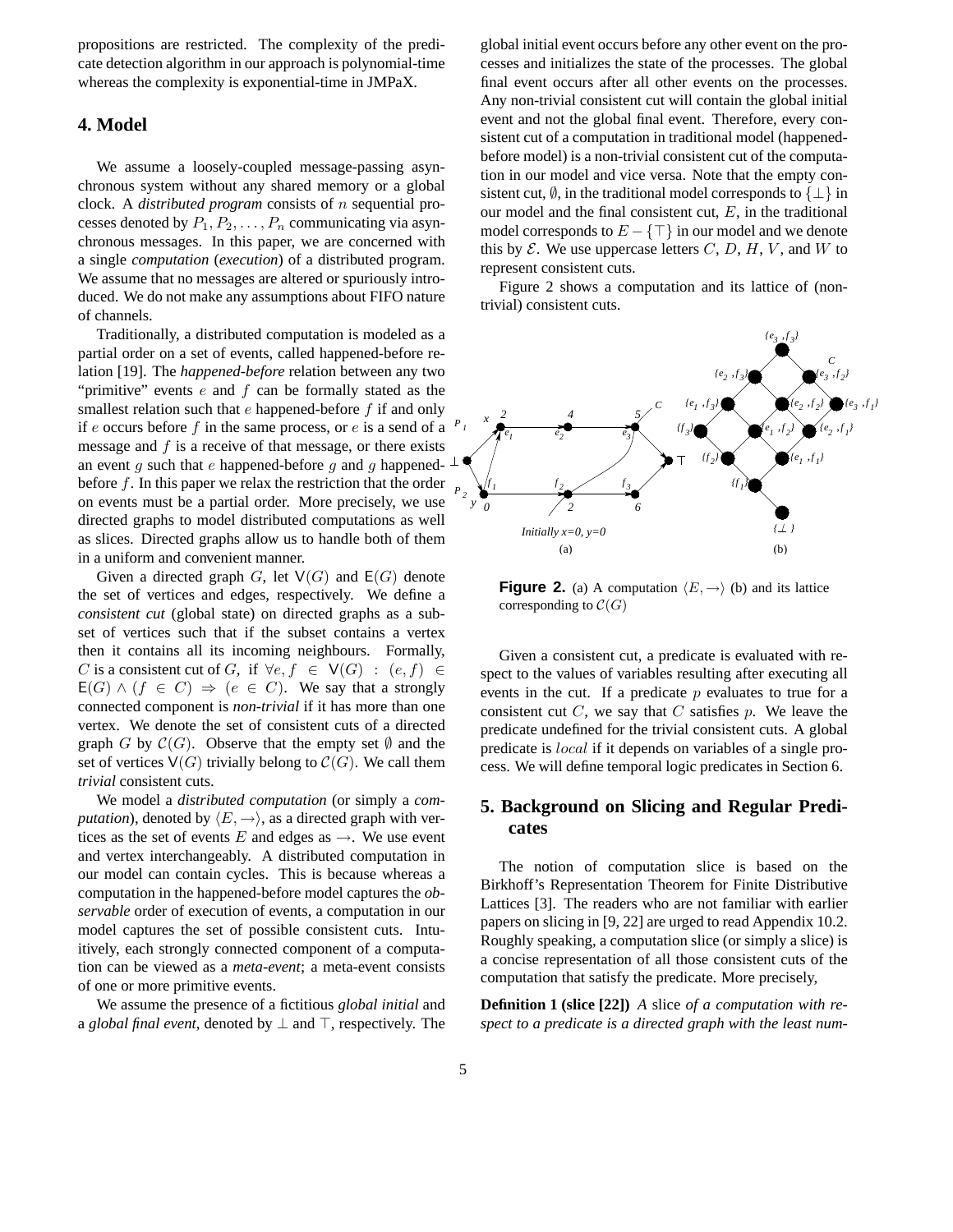*ber of consistent cuts that contains all consistent cuts of the given computation for which the predicate evaluates to true.*

We denote the slice of a computation  $\langle E,\rightarrow\rangle$  with respect to a predicate p by  $\textsf{slice}(\langle E,\to\rangle, p)$ . Note that  $\langle E,\rightarrow\rangle$  = slice( $\langle E,\rightarrow\rangle$ , true). Every slice derived from the computation  $\langle E, \rightarrow \rangle$  has the trivial consistent cuts (Ø and E) among its set of consistent cuts. A slice is *empty* if it has no non-trivial consistent cuts [22]. In the rest of the paper, unless otherwise stated, a consistent cut refers to a non-trivial consistent cut. In general, a slice will contain consistent cuts that do not satisfy the predicate (besides trivial consistent cuts). In case a slice does not contain any such cut, it is called *lean*. We next give the class of predicates for which the slice is lean.

Given a computation, the set of consistent cuts satisfying a regular predicate forms a sublattice of the set of consistent cuts of the computation [9]. Equivalently,

**Definition 2 (regular predicate [9])** *A predicate is regular if given two consistent cuts that satisfy the predicate, the consistent cuts obtained by their set union and set intersection also satisfy the predicate. Formally, given a regular predicate* p*,*

*(*C *satisfies p)* ∧ *(*D *satisfies p)* ⇒ *(*C ∩ D *satisfies p)* ∧ *(*C ∪ D *satisfies p)*

We say that a regular predicate is *non-temporal* if it does not contain temporal operators such as EF, AG, and EG, otherwise it is a *temporal* regular predicate.

Some examples of non-temporal regular predicates are monotonic channel predicates such as "there are at least  $k$ messages in transit from  $P_i$  to  $P_j$ ", conjunction of local predicates such as " $P_i$  and  $P_j$  are in critical section", and relational predicates such as  $x_1 - x_2 \leq 5$ , where  $x_i$  is a monotonically non-decreasing integer variable on process i. From the definition of a regular predicate we deduce that a regular predicate has a least satisfying cut and a greatest satisfying cut. Furthermore, the class of regular predicates is closed under conjunction.

Also in [22] polynomial-time algorithms are given to compute slices with respect to boolean combination of regular predicates. Given the slices with respect to two regular predicates, the complexity of computing the slice for the conjunction and disjunction of these regular predicates is  $O(n^2|E|)$ . The complexity of computing the slice for the negation of a regular predicate is  $O(n^2|E|^2)$ . Note that regular predicates are not closed under disjunction and negation operators therefore slices obtained with respect to predicates that contain these operators may not be lean.

We now give a formal definition of RCTL+ which uses regular predicates as atomic propositions.

#### **6. RCTL+ Syntax and Semantics**

We define *successor* of a cut by a relation  $\triangleright \subseteq C(G) \times$  $C(G)$  such that  $C \triangleright D$  if and only if  $D = C \cup e$ , where e is the set of vertices in some strongly connected component in  $\langle E,\rightarrow\rangle$  and  $e \cap C = \emptyset$ . We denote the reflexive closure of this relation by  $\triangleright$ . A *consistent cut sequence*  $C_0, C_1, \ldots, C_k$ of  $(C(G), \subseteq)$  satisfies that for each  $0 \leq i \leq k$ ,  $C_i \triangleright C_{i+1}$ . We say that a cut D is *reachable* from a cut C if  $C \subseteq D$ .

Propositional temporal logics use a finite set of atomic propositions AP, each one of which represents some property of the global state. A labeling function  $\lambda$ :  $\mathcal{C}(G) \to 2^{AF}$ assigns to each global state the set of predicates from AP that hold in it. In this paper we assume that atomic propositions are non-temporal regular predicates and their negations.

The formal syntax of RCTL+ is given below.

• Every predicate  $ap \in AP$  is an RCTL+ formula.

• If p and q are RCTL+ formulas, then so are  $p \vee q$ ,  $p \wedge q$ ,  $\mathbf{EF}(p)$ ,  $\mathbf{EG}(p)$ , and  $\mathbf{AG}(p)$ .

Given a finite distributive lattice  $L = (\mathcal{C}(G), \subseteq)$ , the formulas of RCTL+ are interpreted over the consistent cuts in  $\mathcal{C}(G)$ . Let p be an RCTL+ formula and C be a consistent cut in  $\mathcal{C}(G)$ . Then, the satisfaction relation,  $L, C \models p$  means that predicate p holds at consistent cut C in lattice  $L = (\mathcal{C}(G), \subseteq)$  and is defined inductively below. We denote  $C \models p$  as a short form for  $L, C \models p$ , when L is clear from the context.

•  $C \models ap$  iff  $ap \in \lambda(C)$  for an atomic proposition  $ap$ .

•  $C \models p \land q$  iff  $C \models p$  and  $C \models q$ .

•  $C \models p \lor q$  iff either  $C \models p$  or  $C \models q$ .

•  $C \models EG(p)$  iff for some consistent cut sequence  $C_0, \ldots, C_k$  such that (i)  $C_0 = C$ , (ii)  $C_k = \mathcal{E}$ , (iii)  $C_i \triangleright C_{i+1}$  for  $0 \leq i \leq k$ , we have  $(iv)$   $C_i \models p$  for all  $0 \leq i \leq k$ .

•  $C \models \mathbf{AG}(p)$  iff for all consistent cut sequences  $C_0, \ldots, C_k$  such that (i)  $C_0 = C$ , (ii)  $C_k = \mathcal{E}$ , (iii)  $C_i \triangleright C_{i+1}$  for  $0 \leq i \leq k$ , we have  $(iv)$   $C_i \models p$  for all  $0 \leq i \leq k$ .

•  $C \models \mathbf{EF}(p)$  iff for some consistent cut sequence  $C_0, \ldots, C_k$  such that (i)  $C_0 = C$ , (ii)  $C_k = \mathcal{E}$ , (iii)  $C_i \triangleright C_{i+1}$  for  $0 \leq i < k$ , we have  $(iv)$   $C_i \models p$  for some  $0 \leq i \leq k$ .

We define  $L \models p$  if and only if  $L, \{\perp\} \models p$ . The formula  $C \models \mathbf{AG}(p)$  (resp.  $C \models \mathbf{EG}(p)$ ) intuitively means that for all consistent cut sequences (resp. for some consistent cut sequence)  $C, \ldots, \mathcal{E}, p$  holds at every cut of the sequence. The formula  $C \models \mathbf{EF}(p)$  intuitively means that for some consistent cut sequence  $C, \ldots, \mathcal{E}$ , there exists a consistent cut that satisfies p.

We define RCTL as the subset of RCTL+ where disjunction and negation operators are not allowed.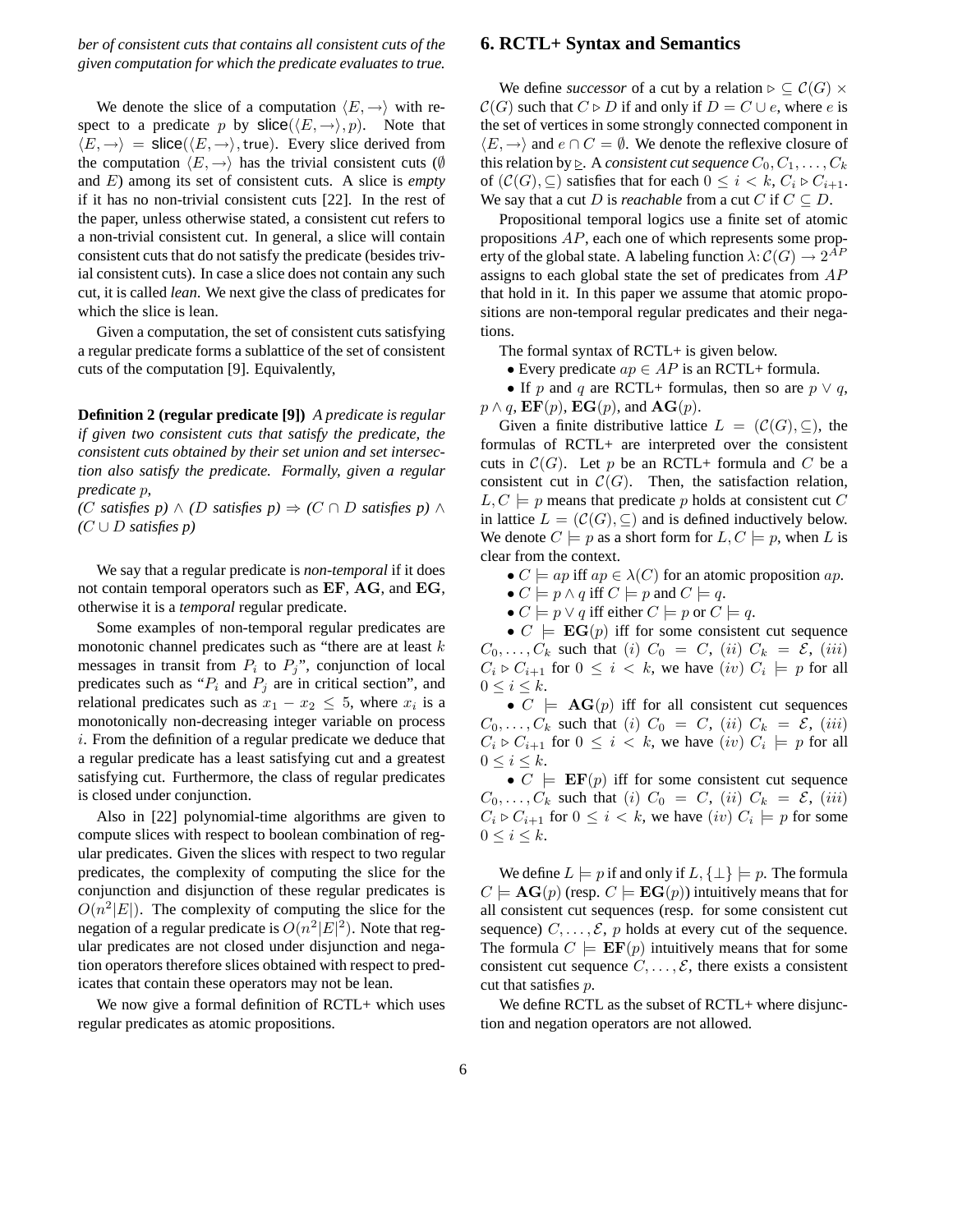The *predicate detection* problem is to decide whether the initial consistent cut of a distributed computation satisfies a predicate.

Note that full CTL contains  $X$  and  $U$  operators, to denote *next-time* and *until* modalities. However, we are not going to explain them here due to space limitations.

#### **7. Temporal Regular Predicates**

In this section, we study regularity of a predicate  $p$  when temporal operators EF, AG, and EG are applied to it. These results enable us to compute lean slices for these temporal predicates.

**Lemma** 1 *If p is a regular predicate then*  $\mathbf{EF}(p)$ *,*  $\mathbf{AG}(p)$ *, and* EG(p) *are regular predicates.*

*Proof Sketch:* Our goal is to prove that for all consistent cuts D, H if D and H satisfy  $\mathbf{EF}(p)$  (resp.  $\mathbf{AG}(p)$ ,  $\mathbf{EG}(p)$ ) then  $(D \cap H)$  and  $(D \cup H)$  satisfy  $\mathbf{EF}(p)$  (resp.  $AG(p), EG(p).$ 

•  $\mathbf{EF}(p)$  is a regular predicate:

From the definition of  $\mathbf{EF}(p)$ , there exists consistent cuts  $D', H'$  that satisfy p and  $\overrightarrow{D} \subseteq D'$  and  $H \subseteq H'$ . Furthermore we have that  $D' \subseteq W$  and  $H' \subseteq W$  where W is the greatest cut satisfying p. Then we have  $(D \cap H) \subseteq W$  and  $(D \cup H) \subseteq W$ . Therefore  $(D \cap H)$  and  $(D \cup H)$  both satisfy  $EF(p)$ .

•  $AG(p)$  is a regular predicate:

From the definition of  $AG(p)$ , for all consistent cuts D' such that  $D \subseteq D' \subseteq \mathcal{E}$ ,  $D'$  satisfies  $\mathbf{AG}(p)$ . Then substituting  $(D \cup H)$  for  $D'$  in the previous observation we have  $D \subseteq (D \cup H) \subseteq \mathcal{E}$ . Thus  $(D \cup H)$  satisfies  $\mathbf{AG}(p)$ . Now we show that  $(D \cap H)$  satisfies  $AG(p)$ . Consider an arbitrary consistent cut J such that  $(D \cap H) \subseteq J$ . Since  $D \subseteq (D \cup J) \subseteq \mathcal{E}$  and  $H \subseteq (H \cup J) \subseteq \mathcal{E}$ , both  $(D \cup J)$ and  $(H \cup J)$  satisfy p. Since p is regular, it is easy to show that  $J = (D \cup J) \cap (H \cup J)$  satisfies p. Therefore  $(D \cap H)$ satisfies  $AG(p)$ .

•  $EG(p)$  is a regular predicate:

From the definition of  $EG(p)$ , there exist consistent cut sequences  $(D_0 = D), \ldots, (D_k = \mathcal{E})$  and  $(H_0 =$  $H$ ,...,  $(H_m = \mathcal{E})$  such that p is satisfied at all cuts of the sequences. Since p is a regular predicate,  $(H_0 \cup D_0), (H_0 \cup$  $(D_1), \ldots, (H_0 \cup D_k)$  and  $(H_0 \cap D_0), (H_0 \cap D_1), \ldots, (H_0 \cap D_k)$  $D_{k-1}$ ,  $(H_0)$ , ...,  $(H_m)$  are also such sequences. Therefore  $(D \cap H)$  and  $(D \cup H)$  satisfy  $EG(p)$ .  $\blacksquare$ 

However, the regularity does not follow in the case of  $AF(p), EX(p), AX(p), EU(p, q)$  and  $AU(p, q)$ . We now give an example in Figure 3 where consistent cuts  $D$  and  $H$ satisfy  $AF(p)$  but their intersection  $(D \cap H)$  does not. This is because there exists a path starting from  $(D \cap H)$  and ending at the final cut  $\mathcal E$  where p never holds on the path.

We present examples for the other temporal predicates in the extended version of the paper [27].



 $\bullet$ : denotes consistent cuts where p holds

**Figure 3.** AF(p) may not be regular

#### **8. Computation Slices for Temporal Predicates**

In this section, we describe computation slicing algorithms for *temporal* regular predicates to enable *efficient* predicate detection for RCTL+. Earlier, Mittal and Garg [9, 22] presented computation slicing algorithms for *nontemporal* regular predicates, which they use to detect predicates such as  $\mathbf{EF}(p)$ ,  $\mathbf{EG}(p)$  and  $\mathbf{AG}(p)$ . We present algorithms for *temporal* regular predicates, which we use to detect *nested* temporal predicates such as  $EG(p \wedge EF(q))$ .

Since the consistent cuts of the slice of a computation is a subset of consistent cuts of the computation, the slice can be obtained by adding edges to the computation. In other words, the slice contains *additional edges* that do not exist in the computation. These additional edges may generate strongly connected components in the slice. For example, consider Figure 6(a) that displays the slice of the computation in Figure 2 with respect to  $\neg((x=5) \land (y=2))$ . The only consistent cut in the computation that does not satisfy the predicate is  $\{e_3, f_1\}$ . By adding the edge  $(f_2, e_3)$ , we disallow this consistent cut from the slice. Similarly, since the consistent cuts of the slice for  $AG(p)$  is a subset of consistent cuts of the slice for p, the slice for  $\mathbf{AG}(p)$  can be obtained by adding edges to the slice for  $p$ . Below, we will show which edges we should add to a computation (resp. to the slice for p ) for computing slices for  $\mathbf{EF}(p)$  (resp. for computing slices for  $AG(p)$ ).

#### **8.1. Slicing Algorithms**

Now we explain Algorithm A1 in Figure 5 for generating the slice of a computation with respect to  $\mathbf{EF}(p)$ . From the definition of  $\mathbf{EF}(p)$ , all consistent cuts of the computation that can reach the greatest consistent cut that satisfy  $p$ , say W, will also satisfy  $\mathbf{EF}(p)$  and furthermore these are the only cuts that satisfy  $\mathbf{EF}(p)$ . We can find the cut W using slice( $\langle E,\rightarrow\rangle$ , p) when it is nonempty. We construct the slice for  $\mathbf{EF}(p)$  from the computation so that the slice has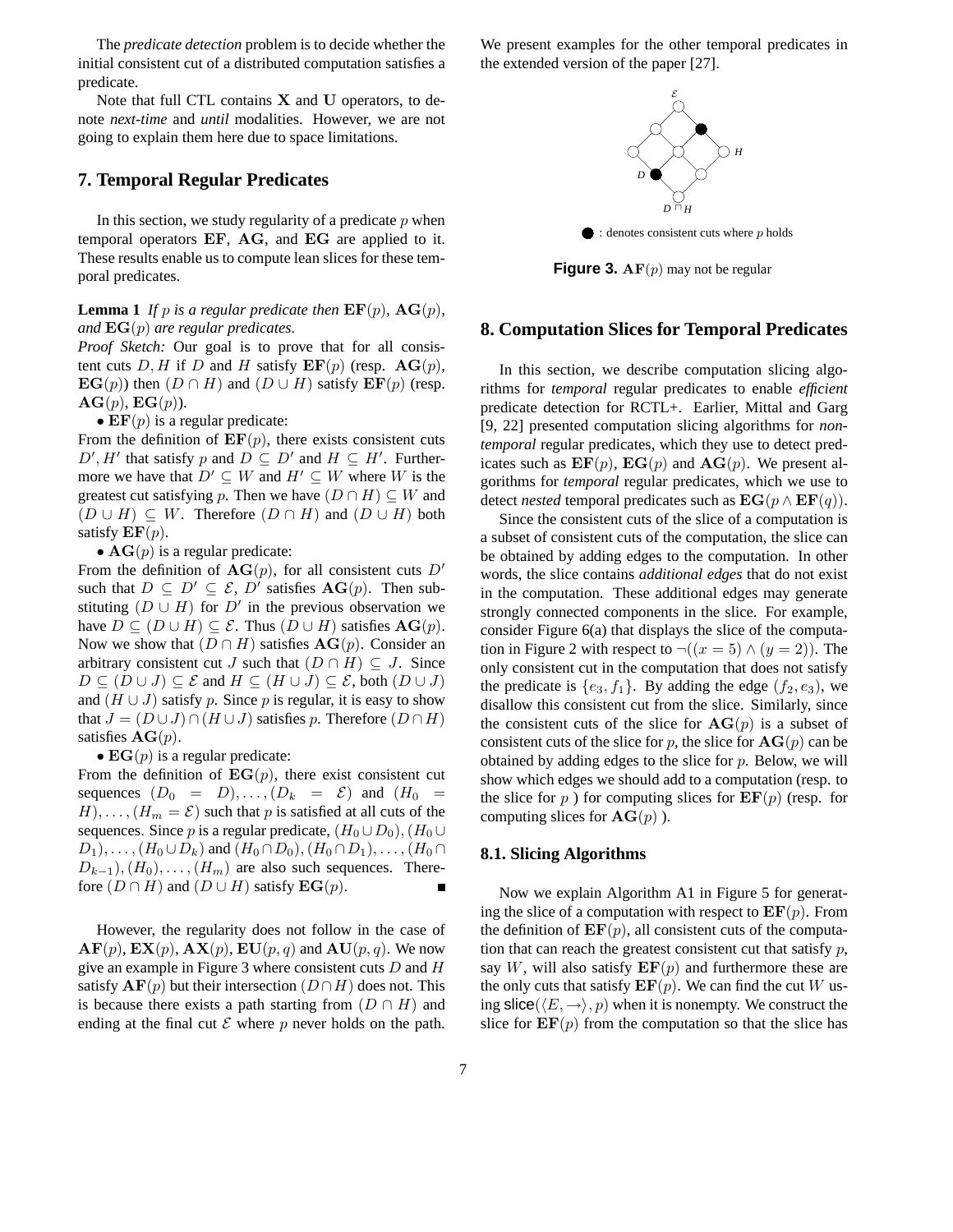the same consistent cuts as the computation upto the final cut of the slice  $W$ . To ensure that all cuts that cannot reach W do not belong to the slice, we add edges from  $\top$  to the successors of events in the frontier of  $W$  in the computation. Adding an edge from  $\top$  to an event makes any cut that contains the event trivial. Figure 4 shows the application of Algorithm A1. Given the slice of the computation in Figure  $2(a)$  for some predicate p as shown in Figure 4(a), first we compute the final cut of the slice for p, that is,  $\{e_2, f_3\}$ . Then, on the computation, we add an edge from  $\top$  to the successor of  $e_2$ , that is  $e_3$ . The successor of  $f_3$  does not exist so we do not add any other edges. The resulting slice for  $\mathbf{EF}(p)$  is displayed in Figure 4(c).



**Figure 4.** (a) A slice of  $\langle E, \rightarrow \rangle$  in Fig. 2 (b) the corresponding sublattice (c) The application of the temporal operator EF on the slice in (a) (d) the corresponding sublattice

In Step 1 we can find the final cut of  $\textsf{slice}(\langle E,\to\rangle, p)$ using the strongly connected components in  $O(n|E|)$ . Steps 2 to 4 take  $O(n)$  time. The overall complexity is  $O(n|E|)$ .

Algorithm A2 in Figure 5 generates the slice for  $AG(p)$ . We explained above that to obtain the slice for  $AG(p)$  we will add edges to the slice for  $p$  and therefore eliminate consistent cuts that do not belong to the slice for  $AG(p)$ . We claim that consistent cuts of slice for  $p$  that do not include vertex e of each additional edge  $(e, f)$  do not satisfy  $AG(p)$ . For simplicity, let the  $\textsf{slice}(\langle E,\rightarrow\rangle, p)$  have

#### **Algorithm A1**

**Input:** A computation  $\langle E, \rightarrow \rangle$  and slice $(\langle E, \rightarrow \rangle, p)$ **Output:** slice( $\langle E, \rightarrow \rangle$ , **EF**(p)) 1. Let G be  $\langle E, \rightarrow \rangle$  and let W be the final cut of slice( $\langle E, \rightarrow \rangle, p$ ) 2. **If** W exists **then** 3.  $\forall e \in frontier(W)$ : add an edge from the vertex  $\top$  to  $succ(e)$  in G

4. **return** G

5. **else return** empty slice

**Output:** slice( $\langle E, \rightarrow \rangle$ ,  $\mathbf{EG}(p)$ ) **Algorithm A2 Input:** A computation  $\langle E, \rightarrow \rangle$  and slice $(\langle E, \rightarrow \rangle, p)$ **Output:** slice( $\langle E, \rightarrow \rangle$ , **AG** $(p)$ ) 1. Let G be slice( $\langle E, \rightarrow \rangle, p$ ) 2. For each pair of vertices  $(e, f)$  in slice $(\langle E, \rightarrow \rangle, p)$ such that, (i)  $\neg(e \rightarrow f)$  in  $\langle E, \rightarrow \rangle$ , and (ii)  $(e \rightarrow f)$  in slice( $\langle E, \rightarrow \rangle, p$ ) add an edge from vertex  $e$  to the vertex  $\perp$  in  $G$ 3. **return** G **Algorithm A3 Input:** A computation  $\langle E, \rightarrow \rangle$  and slice( $\langle E, \rightarrow \rangle$ , p) 1. Let G be slice $(\langle E, \rightarrow \rangle, p)$ 2. For each pair of vertices  $(e, f)$  in slice $(\langle E, \rightarrow \rangle, p)$ such that, (i)  $\neg(e \rightarrow f)$  in  $\langle E, \rightarrow \rangle$ , and (ii)  $(e \rightarrow f)$  and  $(f \rightarrow e)$  in slice( $\langle E, \rightarrow \rangle, p$ ) add an edge from vertex  $e$  to the vertex  $\perp$  in  $G$ 

3. **return** G

**Figure 5.** Algorithm for generating a slice with respect to  $\mathbf{F} = \mathbf{F}(\mathbf{r}) \cdot \mathbf{F} = \mathbf{F}(\mathbf{r}) \cdot \mathbf{F} = \mathbf{F}(\mathbf{r}) \cdot \mathbf{F} = \mathbf{F}(\mathbf{r}) \cdot \mathbf{F} = \mathbf{F}(\mathbf{r}) \cdot \mathbf{F} = \mathbf{F}(\mathbf{r}) \cdot \mathbf{F} = \mathbf{F}(\mathbf{r}) \cdot \mathbf{F} = \mathbf{F$  $\mathbf{EF}(p)$ ,  $\mathbf{AG}(p)$  and  $\mathbf{EG}(p)$ 

a single additional edge  $(e, f)$ . Consider consistent cuts  $\{\perp\}, \{f_1\}, \{e_1, f_1\}, \text{ and } \{e_2, f_1\} \text{ of the slice in Figure }$ 6(a) that do not include vertex  $f_2$  of the additional edge  $(f_2, e_3)$ . It is easy to see that these four consistent cuts do not satisfy  $AG(p)$ . This is because there exists a consistent cut  $\{e_3, f_1\}$  in the computation that does not satisfy p, yet which is reachable from these four consistent cuts. We now give a proof sketch of the correctness of the algorithm for the simplified case with a single additional edge. Due to space limitations, the formal proof of correctness of the algorithms in this section are given in the extended version of the paper in [27].

**Theorem 2** *Given a computation*  $\langle E, \rightarrow \rangle$  *and* slice( $\langle E, \rightarrow \rangle$ , *p*)*, a consistent cut D in*  $\langle E, \rightarrow \rangle$  *satisfies* AG(p) *iff it includes vertex* e *of the additional edge*  $(e, f)$  *in* slice( $\langle E, \rightarrow \rangle, p$ ). *Proof Sketch:*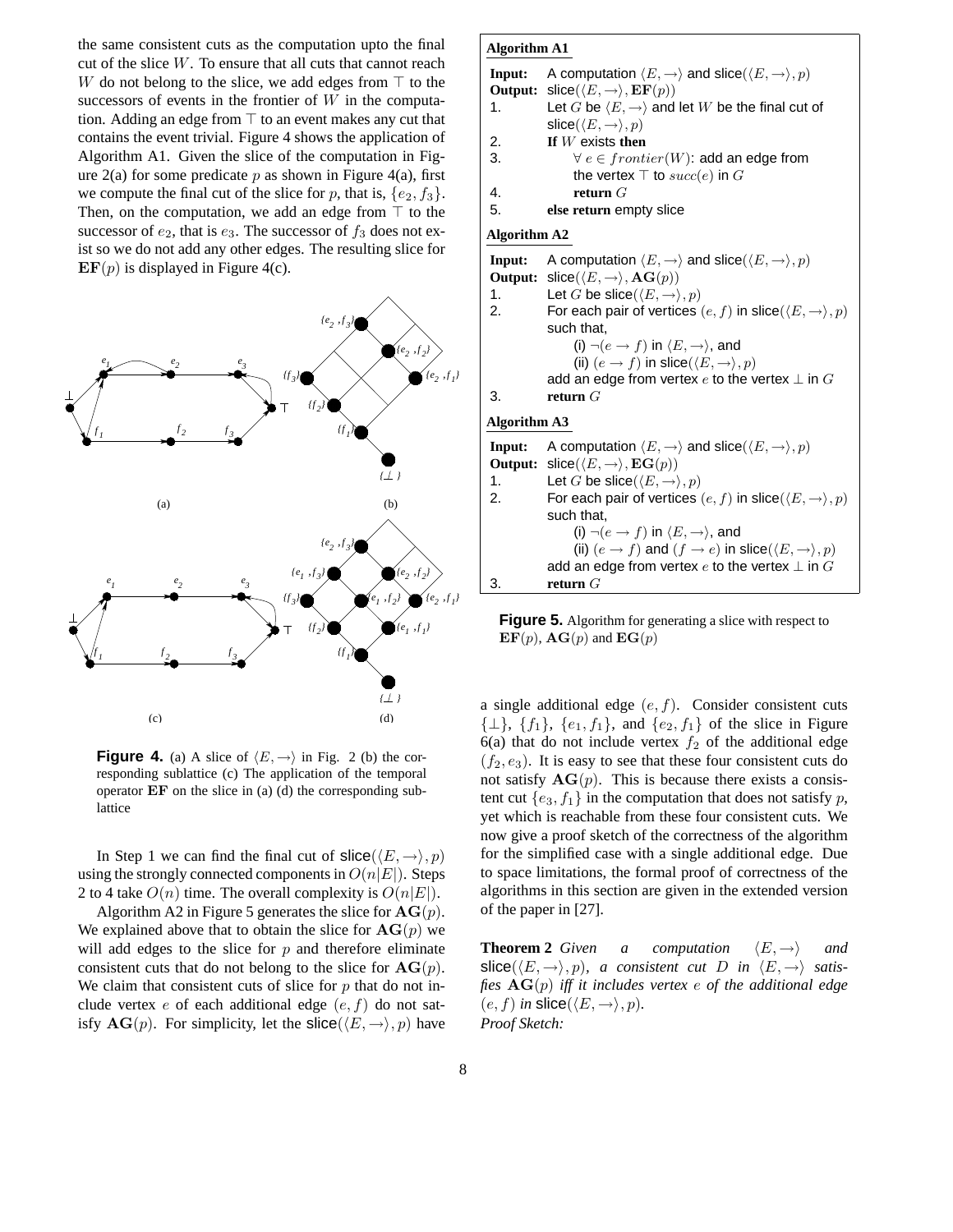If a consistent cut  $D$  does not include vertex  $e$  then there exists a consistent cut  $H$  that can be reached from  $D$  in the computation such that  $H$  does not include  $e$  but includes f. In this case, it is clear that  $H$  does not satisfy  $p$  since  $(e, f)$  is an edge in the slice( $\langle E,\rightarrow\rangle$ , p) and every consistent cut of  $\textsf{slice}(\langle E,\to\rangle, p)$  that includes f must include e. Therefore from the definition of  $AG(p)$ , D does not satisfy  $AG(p)$ .

Now we prove the other direction. If a consistent cut D does not satisfy  $AG(p)$  then there exists a consistent cut H reachable from  $D$  such that  $H$  does not satisfy  $p$ . We know that only the consistent cuts that include  $f$  but not  $e$  do not satisfy p. Since  $H$  is reachable from  $D$  and  $H$  does not include  $e$ , we have that  $D$  also does not include  $e$ .

For example, the slice in Figure 6(a) has an additional edge  $(f_2, e_3)$  so we add the edge  $(f_2, \perp)$  and obtain the slice for  $AG(p)$  as in Figure 6(c).



**Figure 6.** (a) The slice of  $\langle E, \rightarrow \rangle$  in Fig. 2 with respect to  $\neg((x = 5) \land (y = 0))$  (b) the corresponding sublattice (c) The slice of  $\langle E, \rightarrow \rangle$  in Fig. 2 with respect to  $\mathbf{AG} \neg ((x =$ 5)  $\wedge$  (y = 0)) (d) the corresponding sublattice

In Step 2 we can add edges for each additional edge in slice( $\langle E,\rightarrow\rangle$ , p). From [22], there are  $O(n|E|)$  such edges

when the skeletal representation of a slice is used. Therefore, the overall complexity is  $O(n|E|)$ .

The algorithm for  $EG(p)$  slicing displayed in Figure 5 is similar to the  $AG(p)$  slicing algorithm. However in this case, for each additional edge (e, f) *that generates a nontrivial strongly connected component* in  $\textsf{slice}(\langle E, \rightarrow \rangle, p)$ , we add an edge from the vertex  $e$  to the vertex  $\perp$ . Intuitively, due to such a strongly connected component on all paths from the initial to the final state in the computation there exists a cut that does not satisfy  $p$ .

#### **8.2. Predicate Detection using Slicing**

Figure 7 displays our predicate detection algorithm that uses slicing algorithms developed in this section. The complexity of predicate detection for RCTL is dominated by the complexity of computing the slice with respect to a nontemporal regular predicates, which has  $O(n^2|E|)$  complexity [9, 22]. Therefore, the overall complexity of predicate detection for RCTL is  $O(|p| \cdot n^2 |E|)$ , where  $|p|$  is the number of boolean and temporal operators in p.

 $\sum_{e_2, f_1}$  step. This is because the initial state of the slice may not  $\bullet$  to exponential-time complexity for RCTL+. However, the ber of boolean and temporal operators in p.<br>When the predicate does not belong to RCTL (that is, it contains disjunction or negation operators) the slice may not be lean. In this case, we may have to take an extra satisfy the predicate. Therefore, we employ the translator module of POTA and translate the slice into Promela [15] . Then we use SPIN to check the trace assuming that there are equivalent specifications in LTL. Using SPIN may lead slice is in general much smaller than the computation and therefore we still have efficient verification, which we validate with experiments in the next section.

| Input:         | A computation $\langle E,\rightarrow\rangle$ and an RCTL+ predicate p                                      |
|----------------|------------------------------------------------------------------------------------------------------------|
|                | Output: Predicate is satisfied or not                                                                      |
| $\mathbf{1}$ . | Recursively process $p$ from inside to outside                                                             |
|                | while applying temporal and boolean operators                                                              |
|                | to compute slices                                                                                          |
| 2.             | If initial( $\langle E,\rightarrow\rangle$ ) $\neq$ initial(slice( $\langle E,\rightarrow\rangle,p$ ) then |
| 3.             | return false and counterexample                                                                            |
|                | else                                                                                                       |
| 4.             | if p does not contain $\neg$ or $\vee$ then                                                                |
| 5.             | return true                                                                                                |
| 6.             | else run SPIN on the translated slice $(\langle E,\rightarrow\rangle,p)$                                   |

**Figure 7.** Predicate Detection using Slicing

#### **9. Experimental Results**

We implemented our algorithms using Java in a prototype tool called Partial Order Temporal Analyzer (POTA)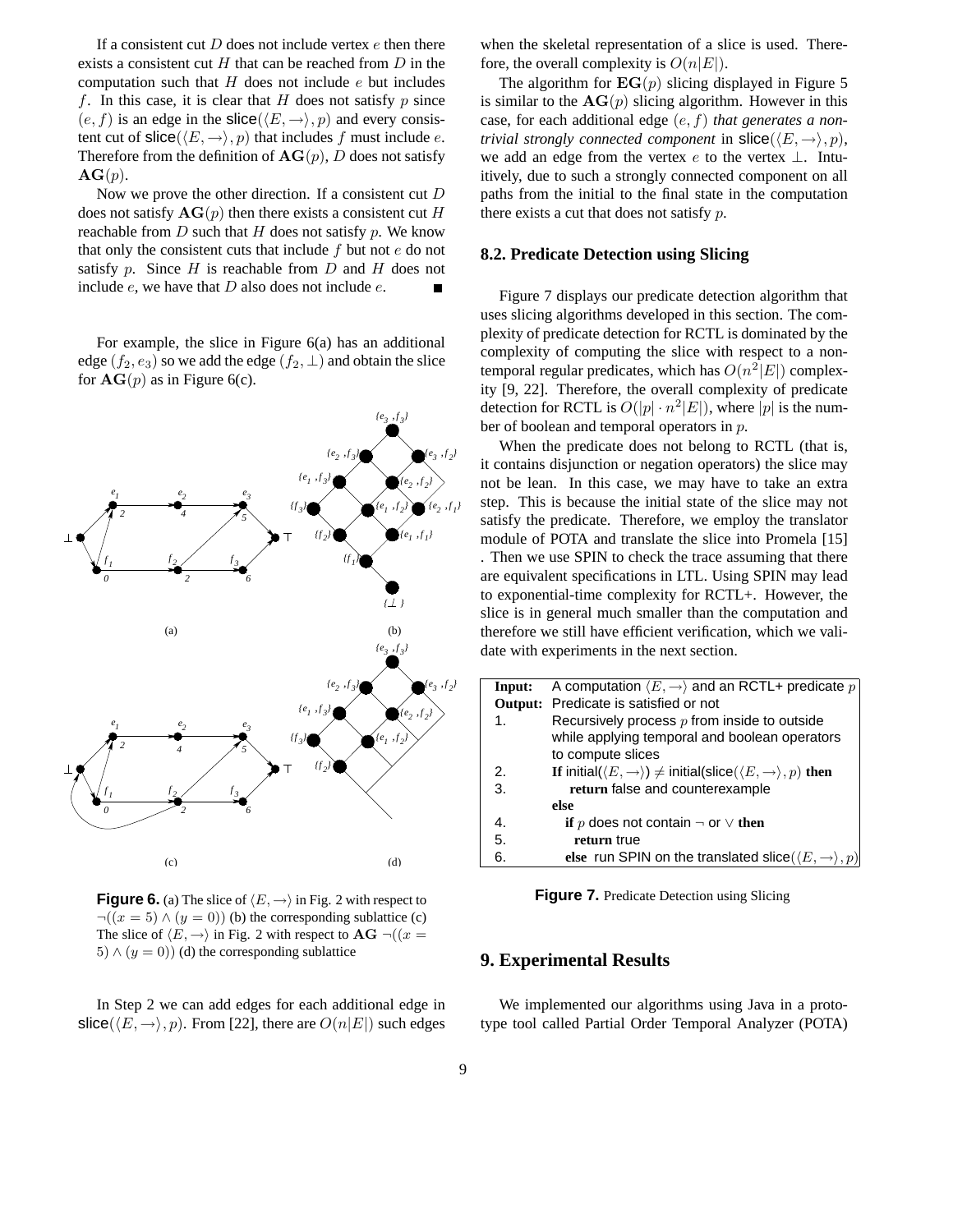[29]. POTA consists of analyzer, translator and instrumentor modules. We have implemented slicing based predicate detection algorithms in the analyzer module. Predicate detection algorithms from our previous research has not been implemented yet. In order to evaluate the effectiveness of POTA, we performed experiments with scalable protocols, comparing our computation slicing based approach with partial order reduction based approach of SPIN [15]. The translator module takes an execution trace and generates Promela code. Currently, the instrumentation is being done manually. The instrumented program is such that when run every process outputs its local state where a local state contains the values of variables relevant to the predicate in question and a vector clock that is updated for each internal, send and receive event according to the Fidge/Mattern [6, 20] algorithm. Vector clocks enable us to obtain a partial order representation of traces. All experiments were performed on a 1.4 Ghz Pentium 4 machine running Linux. We restricted the memory usage to 512MB, but did not set a time limit. The two performance metrics we measured are running time (T in seconds) and memory usage (M in megabytes). We run the programs for 20 seconds and our measurements are averaged over 20 traces for each program. Further experimental results can be obtained from POTA website [28] for protocols such as General Inter-ORB Protocol (GIOP), distributed dining philosophers and leader election.

First, we use the Distributed Mutual Exclusion protocol from [12] in Java and check the complement of the liveness property, that is,  $\bigvee_i\Bigl(\mathbf{EF}\bigl(tryCS_i\wedge\mathbf{EG}(\neg inCS_i)\bigr)\Bigr),$  for each process *i*. Observe that the negation of a local predicate  $\neg inCS_i$  is also a local predicate and furthermore it is a regular predicate.

Next, we perform experiments for the primary secondary program [32], which concerns an algorithm designed to ensure that the system always contains a pair of processes acting together as primary and secondary. The property requires that there is a pair of processes  $P_i$  and  $P_j$  such that (1)  $P_i$  is acting as a primary and correctly thinks that  $P_j$ is its secondary, and (2)  $P_j$  is acting as a secondary and correctly thinks that  $P_i$  is its primary. Both the primary and secondary may choose new processes as their successor at any time. The complement of the safety property is  $\operatorname{\mathbf{EF}}\nolimits \bigwedge \bigl(\neg isPrimary_i \vee \neg isSecondary_j \vee (secondary_i \neq$  $(P_j) \vee (primary_j \neq P_i)$  when  $i, j \in 0 \dots (n-1), i \neq j$ .

Note that this predicate contains disjunction operators and the slice may not be lean.

Finally, we present experimental results for the Asynchronous Transfer Mode Ring (ATMR) protocol which was verified in [25] using SPIN.

ATMR protocol [17] is an ISO standard based on a highspeed shared medium connecting a number of access nodes by channels in a ring topology. For controlling access to this type of shared medium, the ring is first initialized with a fixed number of ATM cells continuously circulating around the channel from one node to another. Within each access node there is an access unit which performs both the physical layer convergence function and the access control function. Access to the ring is requested by the client and controlled by a combination of a window mechanism and a reset procedure. The client can issue a sending request to the access unit and receive a data cell. The window mechanism limits the number of cells a node can transmit at a time, called the "credits" of this node. The reset procedure reinitializes the window in all access units to a predefined credit value.

We conducted experiments for the following predicates used in [25].

1. Once an access unit exhausts its window size credit, the credit will eventually be renewed.

 $\textbf{EF}\Big((credit_i == 0) \wedge \textbf{EG}(\neg (credit_i == 6))\Big)$  , for all access units  $i$ , where  $credit$  stands for the number of credits which is being held by an access unit and 6 is the preset maximum value.

- 2. A client's request will be eventually acknowledged.  $\textbf{EF}\Big( \textit{req}_i \wedge \textbf{EG}(\neg \textit{ack}_i) \Big)$  , for all clients  $i$ , where  $\textit{req}$  is a cell sending request signal from a client to an access unit. If the requested cell has been sent out, the access unit will return an *ack* signal to the client.
- 3. An access unit will eventually exit Reset state and enter the Send state.

 $\textbf{EF}\Big( \textit{Reset}_{i} \wedge \textbf{EG}(\neg \textit{Send}_i)\Big)$  , for all access units  $i.$ 

4. An access unit will eventually exhaust its window size credit.

 $\textbf{EF}\Big((credit_i == 6) \wedge \textbf{EG}(\neg (credit_i == 0))\Big)$  , for all access units i.

The full state space verification of ATMR by Peng et al. [25] even for a configuration with 3 nodes was not completed due to state explosion. To enable verification for larger number of processes, they used an approximation technique in SPIN called *bit-state hashing* where two bits of memory are used to store a reachable state. With bit-state hashing, they could verify upto 6 nodes on a 2GB memory machine with less than 98 percent coverage.

We generated execution traces for upto 250 nodes and completed full state space verification of these traces. Whereas, SPIN failed to complete full state space verification for more than 3 nodes even when the input were traces rather than the protocol. Similarly, we verified execution traces with 100 processes for mutual exclusion protocol and for 40 processes for primary secondary protocol, whereas SPIN failed to complete for more than 5 processes and 10 processes, respectively.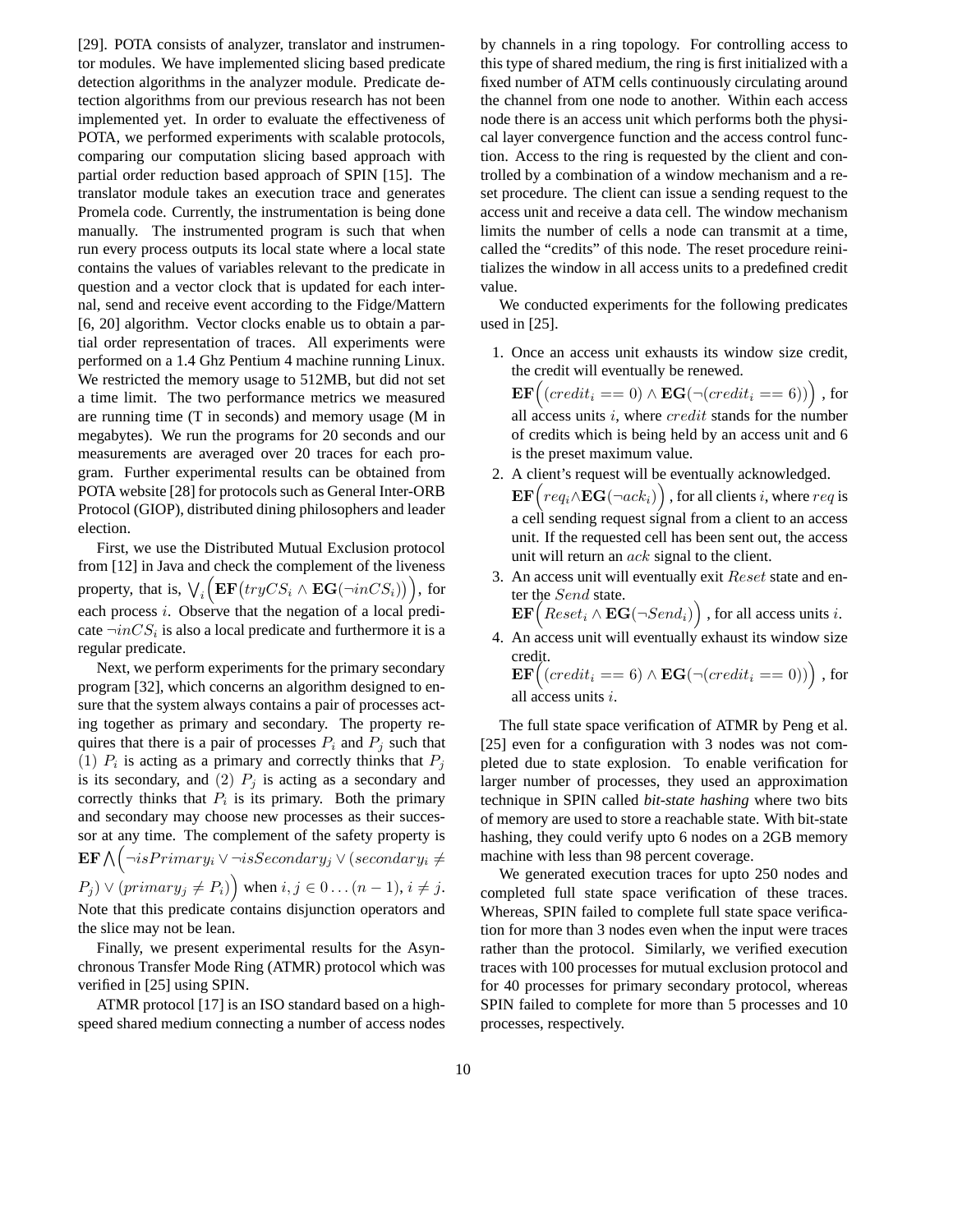

**Figure 8.** ATMR verification results, SPIN runs out of memory for  $> 3$  processes



**Figure 9.** Mutual Exclusion verification results: SPIN runs out of memory for  $> 6$  processes

In Figure 8, we present experimental results for the first two properties of ATMR. Our results for mutual exclusion and primary secondary protocols are displayed in Figure 9 and Figure 10, respectively. We use logscale for time and memory in Figure 10, which shows that even in the case of predicates with disjunction operator slicing can reduce the state space substantially.

The experimental work proves that for large problem sizes, computation slicing is an effective technique.

#### **References**

- [1] B. Charron-Bost, C. Delporte-Gallet, and H. Fauconnier. Local and temporal predicates in distributed systems. *ACM Transactions on Programming Languages and Systems*, 17(1):157–179, Jan 1995.
- [2] E. M. Clarke and E. A. Emerson. Design and Synthesis of Synchronization Skeletons using Branching Time Temporal Logic. In *Proc. of the Workshop on Logics of Programs*, volume 131 of *LNCS*, Yorktown Heights, New York, May 1981.
- [3] B. A. Davey and H. A. Priestley. *Introduction to Lattices and Order*. Cambridge University Press, Cambridge, UK, 1990.
- [4] D. Drusinsky. The Temporal Rover and the ATG Rover. In *SPIN Model Checking and Verification*, volume 1885 of *LNCS*, pages 323–330, 2000.
- [5] J. Esparza. Model checking using net unfoldings. *Science of Computer Programming*, 23(2):151–195, 1994.
- [6] C. Fidge. Logical Time in Distributed Computing Systems. *IEEE Computer*, 24(8):28–33, Aug. 1991.
- [7] B. Finkbeiner and H. B. Sipma. Checking Finite Traces using Alternating Automata. In *Runtime Verification 2001*, volume 55 of *ENTCS*, pages 44–60, July 2001.
- [8] V. K. Garg. *Elements of Distributed Computing*. John Wiley & Sons, 2002.
- [9] V. K. Garg and N. Mittal. On Slicing a Distributed Computation. In *Proc. of the* 15th *International Conference on Distributed Computing Systems (ICDCS)*, pages 322–329, Phoenix, Arizona, 2001.
- [10] D. Giannakopoulou and K. Havelund. Automata-Based Verification of Temporal Properties on Running Programs. In *Proc. of Int. Conference on Automated Software Engineering (ASE'01)*, pages 412– 417, San Diego, California, 2001.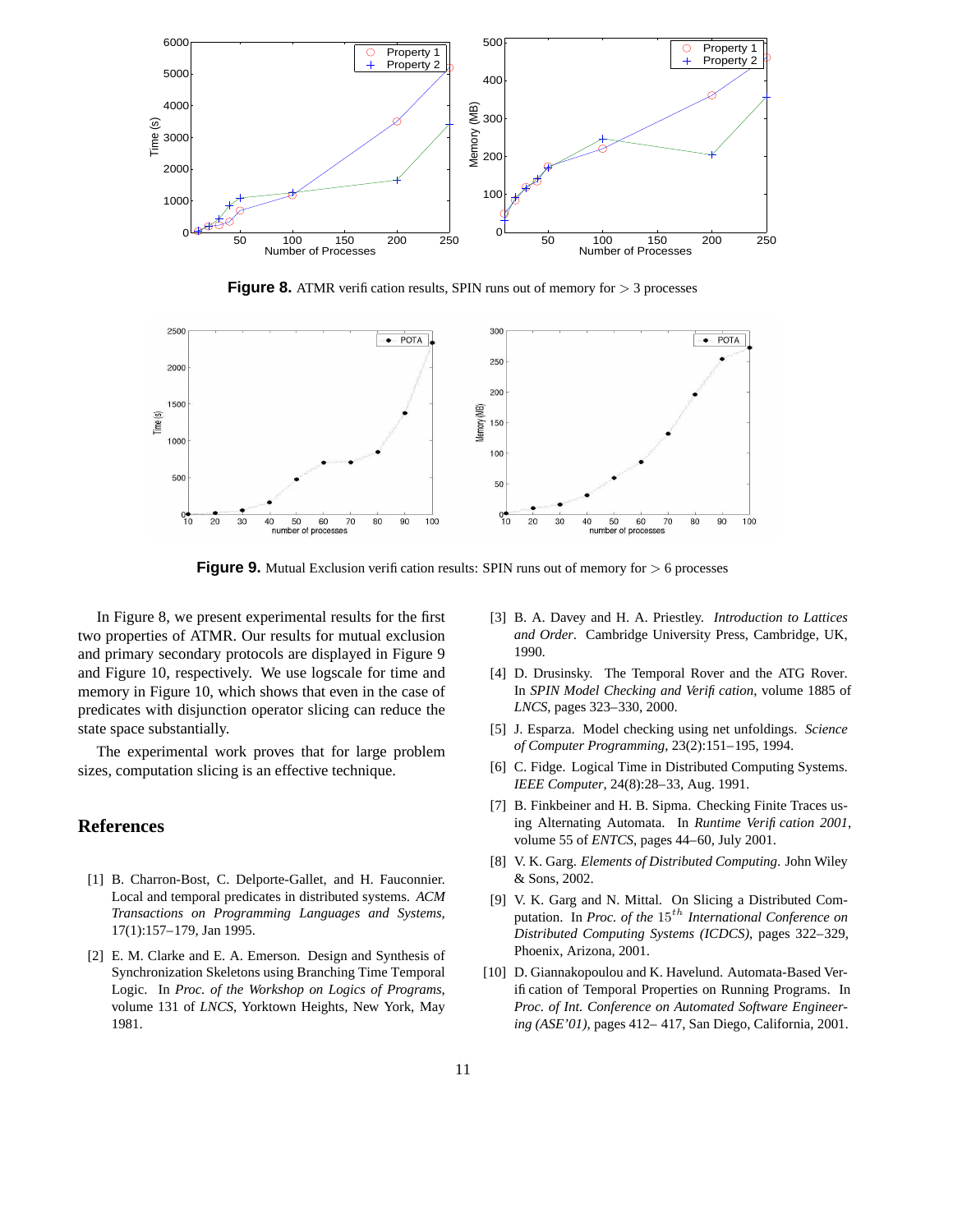

**Figure 10.** Primary Secondary verification results: SPIN runs out of memory for  $> 10$  processes

- [11] P. Godefroid and P. Wolper. A partial approach to model checking. In *Proc. of the 6th IEEE Symposium on Logic in Computer Science*, pages 406–415, 1991.
- [12] S. Hartley. *Concurrent Programming: The Java Programming Language*. Oxford University Press, 1998.
- [13] K. Havelund and G. Rosu. Monitoring Java Programs with Java PathExplorer. In *Runtime Verification 2001*, volume 55 of *ENTCS*, 2001.
- [14] K. Havelund and G. Rosu. Monitoring Programs Using Rewriting. In *Proc. of Int. Conference on Automated Software Engineering (ASE'01)*, pages 135–143, San Diego, California, 2001.
- [15] G. J. Holzmann. The Model Checker SPIN. *IEEE Transactions on Software Engineering*, 23(5), May 1997.
- [16] M. Hurfin, M. Mizuno, M. Raynal, and M. Singhal. Efficient detection of conjunctions of local predicates. *IEEE Transactions on Software Engineering*, 24(8):664–677, 1998.
- [17] ISO. Specification of the Asynchronous Transfer Mode Ring (ATMR) Protocol. January 1993.
- [18] M. Kim, S. Kannan, I. Lee, O. Sokolsky, and M. Viswanathan. Java-MaC: a Run-time Assurance Tool for Java Programs. In *Runtime Verification 2001*, volume 55 of *ENTCS*, 2001.
- [19] L. Lamport. Time, Clocks, and the Ordering of Events in a Distributed System. *Communications of the ACM*, 21(7):558–565, July 1978.
- [20] F. Mattern. Virtual Time and Global States of Distributed Systems. In *Parallel and Distributed Algorithms: Proc. of the Int'l Workshop on Parallel and Distributed Algorithms*, pages 215–226. Elsevier Science Publishers B. V. (North-Holland), 1989.
- [21] K. L. McMillan. *Symbolic Model Checking*. Kluwer Academic Publishers, 1993.
- [22] N. Mittal and V. K. Garg. Computation Slicing: Techniques and Theory. In *In Proc. of the*  $15<sup>th</sup>$  *International Symposium on Distributed Computing (DISC)*, pages 78–92, Lisbon, Portugal, 2001.
- [23] N. Mittal and V. K. Garg. On Detecting Global Predicates in Distributed Computations. In *Proc. of the* 15<sup>th</sup> In*ternational Conference on Distributed Computing Systems (ICDCS)*, pages 3–10, Phoenix, Arizona, 2001.
- [24] D. Peled. All from One, One for All: On Model Checking Using Representatives. In *5th Int'l. Conference on Computer-Aided Verification (CAV)*, pages 409– 423. Springer, Berlin, Heidelberg, 1993.
- [25] H. Pendex, S. Tahar, and F. Khendek. Comparison of SPIN and VIS for Protocol Verification. *Software Tools for Technology Transfer*, 4(2):234–245, 2003.
- [26] A. Sen and V. K. Garg. Detecting Temporal Logic Predicates on the Happened-Before Model. In *Proc. of the International Parallel and Distributed Processing Symposium (IPDPS)*, Fort Lauderdale, Florida, 2002.
- [27] A. Sen and V. K. Garg. Automatic Generation of Slices for Temporal Logic Predicate Detection. Technical Report TR-PDS-2003-001, PDSL, ECE Dept. Univ. of Texas at Austin, 2003. Available at http://maple.ece.utexas.edu/.
- [28] A. Sen and V. K. Garg. Partial Order Trace Analyzer (POTA). http://maple.ece.utexas.edu/˜sen/POTA.html, 2003.
- [29] A. Sen and V. K. Garg. Partial Order Trace Analyzer (POTA) for Distributed Programs. In *Runtime Verification 2003*, volume 89 of *ENTCS*, 2003.
- [30] K. Sen, G. Rosu, and G. Agha. Runtime Safety Analysis of Multithreaded Programs. TR UIUCDCS-R-2003-2334, Univ. of Illinois at Urbana Champaign, Apr. 2003.
- [31] S. D. Stoller and Y. Liu. Efficient Symbolic Detection of Global Properties in Distributed Systems. In *10th Int'l. Conference on Computer-Aided Verification (CAV)*, volume 1447 of *LNCS*, pages 357–368, 1998.
- [32] S. D. Stoller, L. Unnikrishnan, and Y. A. Liu. Efficient Detection of Global Properties in Distributed Systems Using Partial-Order Methods. In *12th Int'l. Conference on Computer-Aided Verification (CAV)*, volume 1855 of *LNCS*, pages 264–279, 2000.
- [33] A. Valmari. A Stubborn Attack On State Explosion. In *2nd Int'l. Conference on Computer-Aided Verification (CAV)*, volume 531 of *LNCS*, pages 156–165, Berlin, Germany, 1990.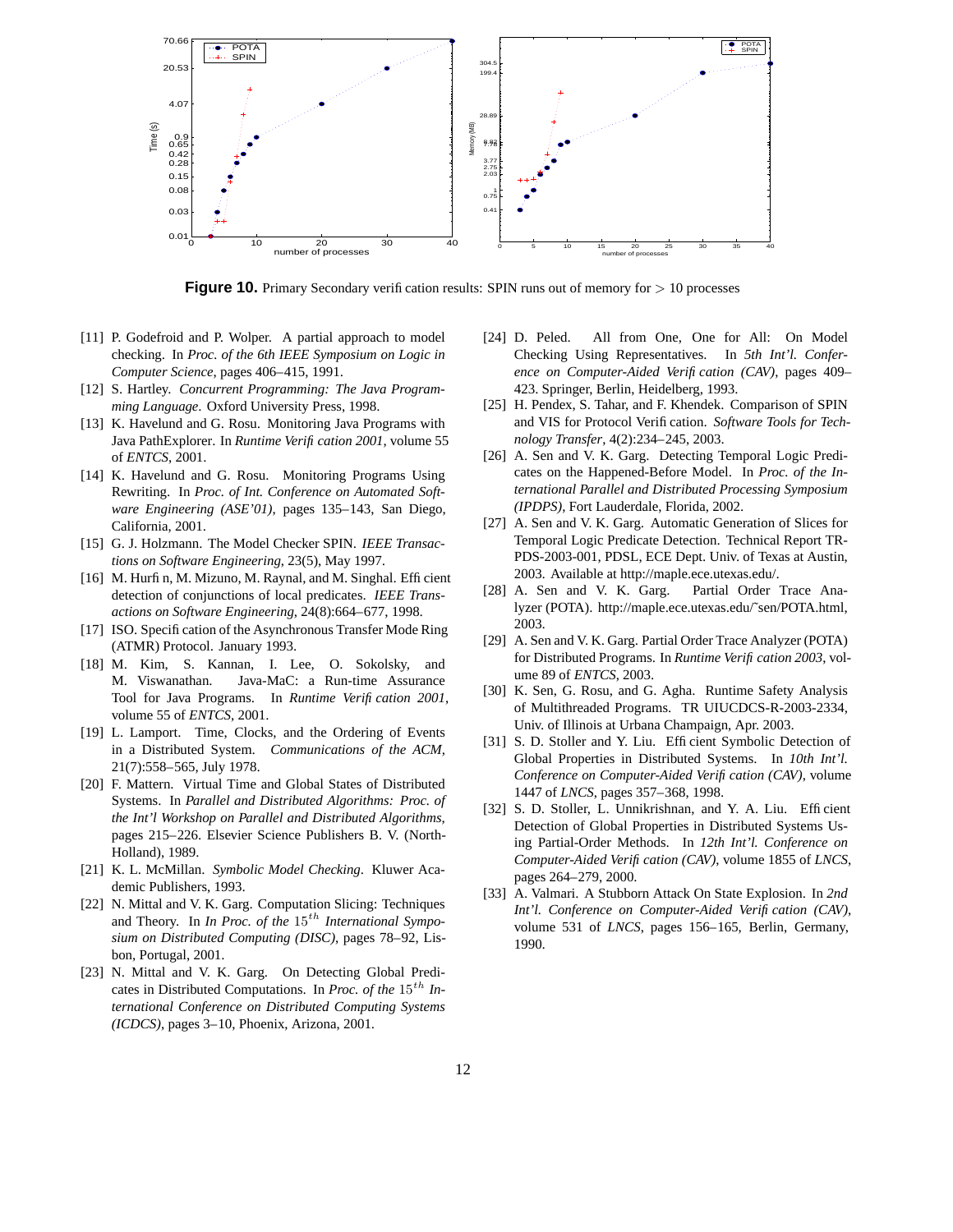# **10 Appendix**

#### **10.1 Illustration of Concepts in Section 4**

**Example 1** *Consider the computation depicted in Figure*  $11(a)$ *. It has three processes, namely*  $p_1$ *,*  $p_2$  *and*  $p_3$ *. The events*  $e_1$ *,*  $f_1$  *and*  $g_1$  *are the initial events, and the events* e4*,* f<sup>4</sup> *and* g<sup>4</sup> *are the final events of the computation. The cut*  $A = \{e_1, e_2, e_3, e_4, f_1, g_1\}$  *is not consistent because*  $g_4 \rightarrow e_4$  and  $e_4 \in A$  *but*  $g_4 \notin A$ *. On the other hand, the cut*  $\{e_1, e_2, f_1, f_2, g_1\}$  *is a consistent cut. The events*  $e_1$ ,  $f_1$ *and* g<sup>1</sup> *belong to the same strongly connected component or meta-event. Processes*  $p_1$ ,  $p_2$  *and*  $p_3$  *host integer variables* x, y and z, respectively. The predicate  $x \leq 1$  is a local *predicate* whereas the predicate  $x + y \leq z$  is not. The con*sistent cut*  $\{e_1, f_1, g_1\}$  *satisfies the predicate*  $x + y \leq z$  *but the consistent cut*  $\{e_1, e_2, f_1, f_2, g_1\}$  *does not.* 

#### **10.2 Birkhoff's Theorem**

We first describe some concepts needed to understand the theorem. Given a lattice, its meet (infimum) and join (supremum) operators are denoted by  $\Box$  and  $\Box$ , respectively. A lattice is *distributive* if meet distributes over join [3]. We call an element of a lattice *join-irreducible* if it cannot be expressed as join of two distinct elements (of the lattice), both different from itself [3]. Let L be a lattice and  $\mathcal{JI}(L)$  be the set of its join-irreducible elements. In case L is a distributive lattice, it satisfies an important property. Specifically, every element in  $L$  can be expressed as join of some subset of elements in  $\mathcal{JI}(L)$  and vice versa [3, Birkhoff's Theorem]. In other words,  $\mathcal{JI}(L)$  completely characterizes L. This is significant because  $|\mathcal{JI}(L)|$  is generally much smaller—exponentially in many cases—than  $|L|$ . Hence if some computation on L can instead be performed on  $\mathcal{JI}(L)$ , we obtain a significant computational advantage.

Consider a computation  $\langle E,\rightarrow\rangle$  and let  $\mathcal{C}(E)$  denote the set of its consistent cuts. In [9], it was shown that  $\mathcal{C}(E)$ forms a distributive lattice under the relation  $\subseteq$ ; its join and meet operators correspond to set union (∪) and set intersection (∩), respectively. Furthermore, no additional structural property is satisfied by  $\mathcal{C}(E)$ . The set of join-irreducible elements of  $\mathcal{C}(E)$  is isomorphic to the set of strongly connected components of  $\langle E,\rightarrow\rangle$ .

Now, consider a subset  $\mathcal{D} \subseteq \mathcal{C}(E)$ . We say that  $\mathcal D$  forms a *sublattice* of  $\mathcal{C}(E)$  if  $\mathcal D$  is closed under set union and set intersection. That is, given two consistent cuts from  $D$ , the consistent cuts obtained by their set union and set intersection also belong to  $D$ . It can be proved that any sublattice of a distributive lattice is also a distributive lattice [3]. Thus if  $\mathcal D$  is a sublattice of  $\mathcal C(E)$ , then, using Birkhoff's Theorem,

 $J\mathcal{I}(D)$  completely characterizes D. This forms the basis for the notion of computation slice.

**Example 2** *Consider the computation shown in Figure 11(a). The (distributive) lattice spanned by its set of consistent cuts is shown in Figure 11(b). In the figure, each consistent cut is labeled with the number of events that have to be executed on each process to reach the cut. The join-irreducible elements of the lattice have been drawn with thick boundaries. (They have exactly one incoming edge.) The lattice has eight join-irreducible elements which is same as the number of strongly connected components of the computation. It can be verified that every consistent cut of the computation can be obtained as the join of some subset of these eight join-irreducible elements and vice versa. For instance, the consistent cut* R *(in Figure 11(b)) can be expressed as the join of the consistent cuts* U *and* V *.*

#### **10.3 Establishing the Existence and Uniqueness of Computation Slice**

It was proven in [22] that the slice exists and is uniquely defined for all predicates. The main idea behind the proof is as follows. Consider the computation  $\langle E,\rightarrow\rangle$  and a predicate p. Let  $\mathcal{C}(E)$  denote the set of consistent cuts of  $\langle E,\rightarrow\rangle$ and further, let  $\mathcal{C}_p(E) \subseteq \mathcal{C}(E)$  be the subset of those consistent cuts that satisfy  $p$ . We show that there exists a unique subset  $\mathcal{D} \subseteq \mathcal{C}(E)$  satisfying the following conditions. First, D contains  $\mathcal{C}_p(E)$ , that is,  $\mathcal{C}_p(E) \subseteq \mathcal{D}$ . Second, D forms a sublattice of  $\mathcal{C}(E)$ . Last, among all sublattices that fulfill the first two conditions, D is the *smallest* one. From Birkhoff's Theorem,  $J\mathcal{I}(D)$ , the set of join-irreducible elements of  $D$ , completely characterizes  $D$ . We call the poset (partially ordered set) induced on the consistent cuts of  $\mathcal{J}(\mathcal{I}(D))$  by the relation  $\subseteq$  as the slice of  $\langle E,\to\rangle$  with respect to p. Each join-irreducible element gives rise to a metaevent. Alternatively, the slice can also be represented by a directed graph drawn on the set of events such that the set of consistent cuts of the graph is exactly  $D$ . Such a graph can be obtained by simply forming a strongly connected component out of each meta-event. Whereas the *poset representation* of a slice is better for presentation purposes, the *graph representation* is more suited for slicing algorithms.

**Example 3** *Consider the lattice of consistent cuts depicted in Figure 11(b). The consistent cuts that satisfy the predicate*  $x + y - z \leq 1$  *have been shaded in the figure. Figure 11(c) depicts the smallest sublattice that contains these consistent cuts. The consistent cuts* P *and* Q *do not satisfy the predicate but have been included to complete the sublattice. The join-irreducible elements of the sublattice have been drawn with thick boundaries. There are, in total, seven join-irreducible elements, namely* T*,* U*,* V *,* W*,* X*,* Y *and* Z*. Figure 11(d) portrays the partial order induced on*